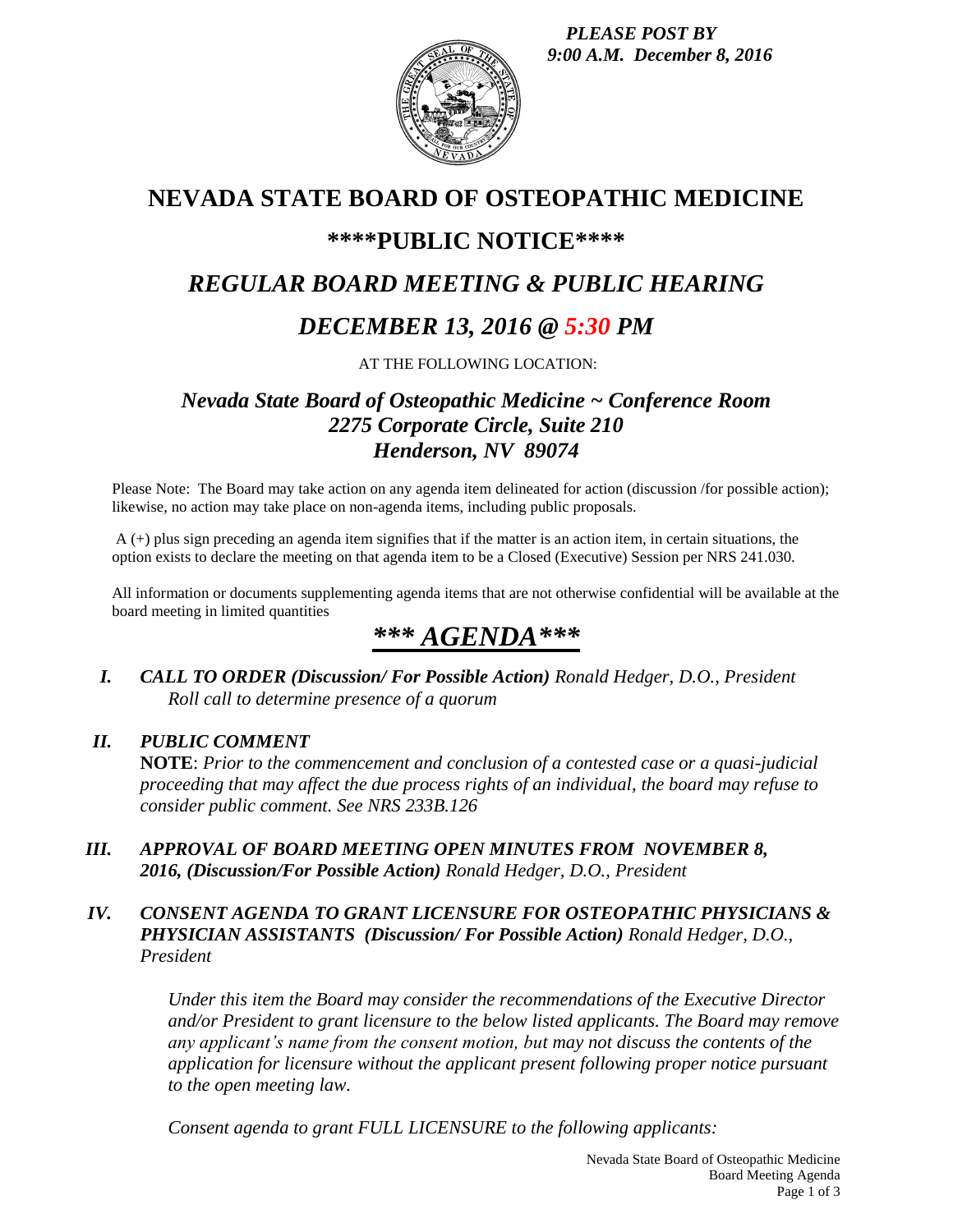*Osteopathic Physician Name Specialty Kenneth Brandt, D.O. Internal Medicine Christine Cao, D.O. Family Medicine Kyle Hirsch, D.O. Internal Medicine Aubrey Hoye, D.O. Emergency Medicine Ryan Sefcik, D.O. Gastroenterology Susan Slominski, D.O. – Reinstatement Dermatology*

*Physician Assistant Supervising Physician Kaitlin Mitchell, PA-C Unknown at this time Dustin Hofheins, PA-C Unknown at this time*

- *V. DISCUSSION/ACTION TO REMOVE EXECUTIVE DIRECTOR, BARBARA LONGO AND ADD SECRETARY, NICOLE CAVENAGH, Ph.D., AS A SIGNER ON BANK OF THE WEST AND WELLS FARGO ACCOUNTS, (Discussion/For Possible Action) Ronald Hedger, D.O., President*
- *VI. PUBLIC HEARING: DISCUSSION/CONSIDERATION/POTENTIAL ACTION REGARDING R069-16 DRAFT REGULATORY LANGUAGE ADDRESSING THE USE OF OPIOID ANALGESICS IN THE TREATMENT OF PAIN, (Discussion/For Possible Action), Ronald Hedger, D.O., President*
- *VII. DISCUSSION OF ANESTHESIOLOGIST ASSISTANT BILL DRAFT BY DEAN POLCE, D.O., (Discussion) Ronald Hedger, D.O., President*
- *VIII. DISCUSSION/ACTION OF APPLICANTS SANDRA REED AND TERRI BARBER FOR POSITION OF NEW EXECUTIVE DIRECTOR, (Discussion/For Possible Action) Ronald Hedger, D.O., President*
	- *IX. EXECUTIVE DIRECTOR'S REPORT*
		- *a. Financial*
		- *b. Licensing*
	- *X. LEGAL REPORT (Discussion/Action) by Louis Ling, Board Counsel and/or Sophia Long, Deputy Attorney General*
	- *XI. ITEMS FOR FUTURE DISCUSSION/ACTION/UPCOMING AGENDA*
- *XII. PRESIDENT Report on Board Business, Ronald Hedger, D.O., President*

#### *XIII. PUBLIC COMMENT*

*Prior to the commencement and conclusion of a contested case or a quasi-judicial proceeding that may affect the due process rights of an individual, the board may refuse to consider public comment. See NRS 233B.126.*

*Under the public comment item, members of the public may bring matters not appearing on this agenda to the attention of the Board. The Board may discuss but may not act on the matters at this meeting. A citizen may speak on a matter not on the posted Agenda after all matters listed on the posted Agenda have been acted upon by the Board, but only after receiving recognition and consent of the Chairman of the Board. If the Board desires, the matters may be placed on a future agenda for action.*